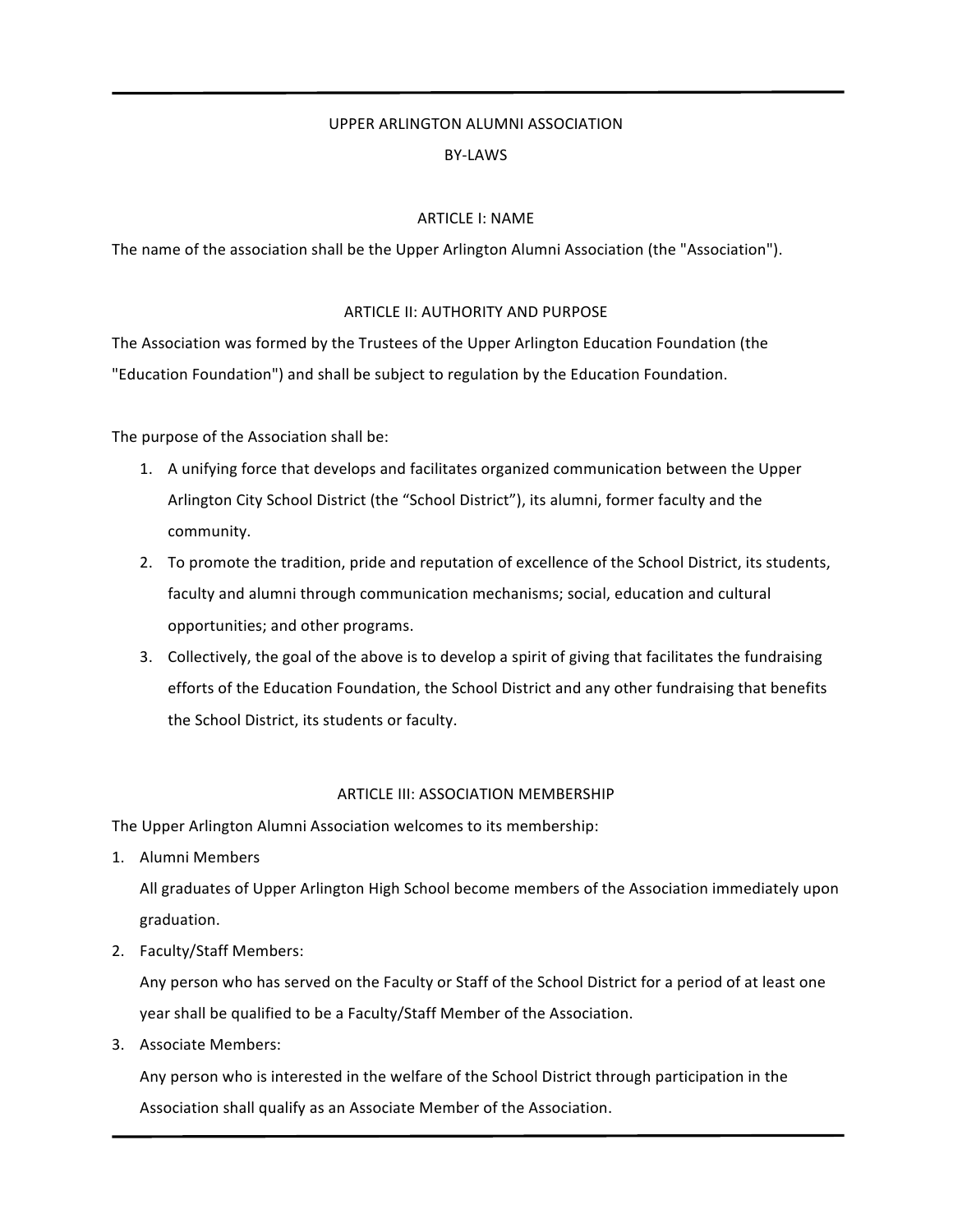## ARTICLE IV: GOVERNANCE

The management and control of all affairs of the Association shall be vested in the Board of the Association (the "Board"). The Association's operating period shall align with the fiscal year of the Education Foundation, which is the calendar year.

A. Number of Board Members:

The Board of the Association shall have eleven members including its officers.

B. Terms of Service:

A Board member will serve a three-year term, beginning January 1 following their election. No person shall be eligible to serve more than two consecutive terms as a Board member. Four Trustees shall be elected annually, and every third year three trustees shall be so elected.

- C. The Board will have the following officers. Officers shall serve a one-year term, beginning January 1. The offices of Secretary and Financial Reporter may be held by the same person.
	- President: The President shall guide the affairs of the Association. He/she shall lead strategic planning and prioritize goals, chair all meetings in accordance with the Rules of Order, and other such duties as may be from time to time required of him/her by the Board. The President also sits on the Board of Trustees of the Education Foundation when requested.
	- Vice President: The Vice President shall chair and perform all the duties of the President in case of the President's absence or disability, work closely with the President in strategic planning, and chair the Nominating Committee.
	- Secretary: The Secretary maintains & manages governance documents of the board including by-laws, policies, and strategic planning; records and maintains minutes at all meetings, disseminates information to the board, organizes the election of officers, and other such duties as may be from time to time required of him/her by the Board.
	- Financial Reporter: The Financial Reporter works with Executive & Assistant Directors of the Education Foundation on financial management of the Association, participates in the strategic planning process, is responsible for working with the Board to establish budgets, and other such duties as may be from time to time required of him/her by the Board.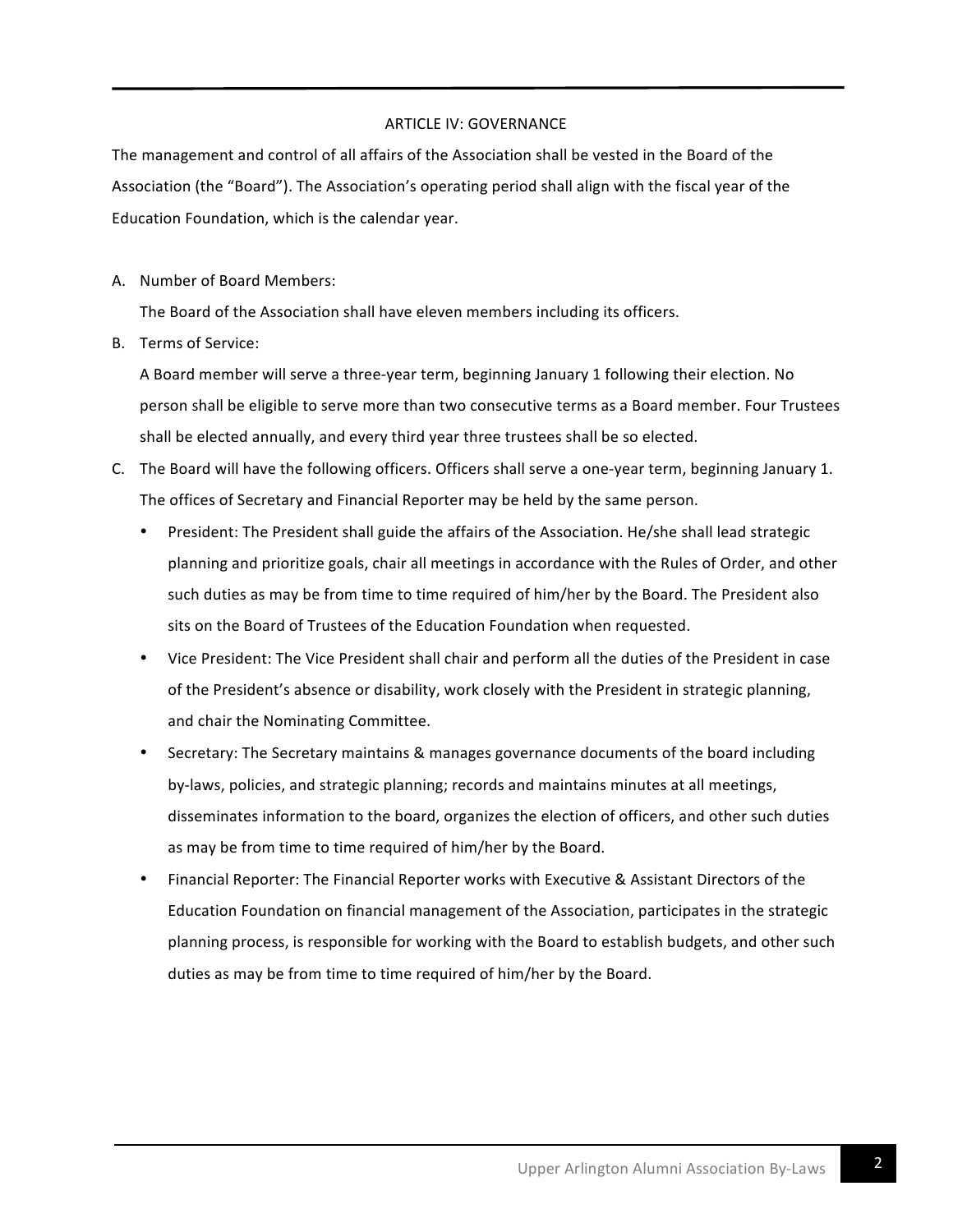D. Election of the Board:

Annually, the President shall appoint a Nominating Committee of at least three persons, to be chaired by the Vice President, one of whom shall be a Trustee of the Education Foundation and none of whom can be candidates for board positions. This Committee shall submit a slate of nominees, one for each Board vacancy in the upcoming term. The slate shall be presented no later than the last board meeting of the year, during which the board will vote on the slate of nominees.

E. Election of Officers:

Officers are elected annually by a majority written ballot of the Board, or other voting form deemed appropriate by the Board. The election will take place at the last Board meeting of the Association's operating year. The election process is organized and conducted by the Secretary of the Board, who may also be a candidate for an officer position.

F. Resignation, Removal and Vacancies:

Any Board member may resign at any time by giving notice to the President of the Association. A majority vote of the Board shall have the power to remove a Board Member or Officer for cause. The Board shall have the power to fill a Board vacancy by appointment for that unexpired term and should do so at its earliest convenience. If there is one year or less remaining in the vacated term, that term shall not be considered part of the two-term limit and the person filling the vacated position will be eligible for two consecutive full terms. The Board shall have the power at any time to fill vacant officer positions by appointment from existing Board members.

#### ARTICLE V: MEETINGS

#### Meetings:

The Association shall hold a minimum of four meetings annually to be conducted per The Rules of Order as published from time to time by the American Bar Association. Meetings of the Association may be conducted in person and by electronic means as determined by the President.

## Notice of Meetings:

Written notice of the time, place, method, and purpose of any Meeting must be given not less than seven days before the Meeting to each the Board member by the method selected by them. Notice may include email and the minutes of previous meetings.